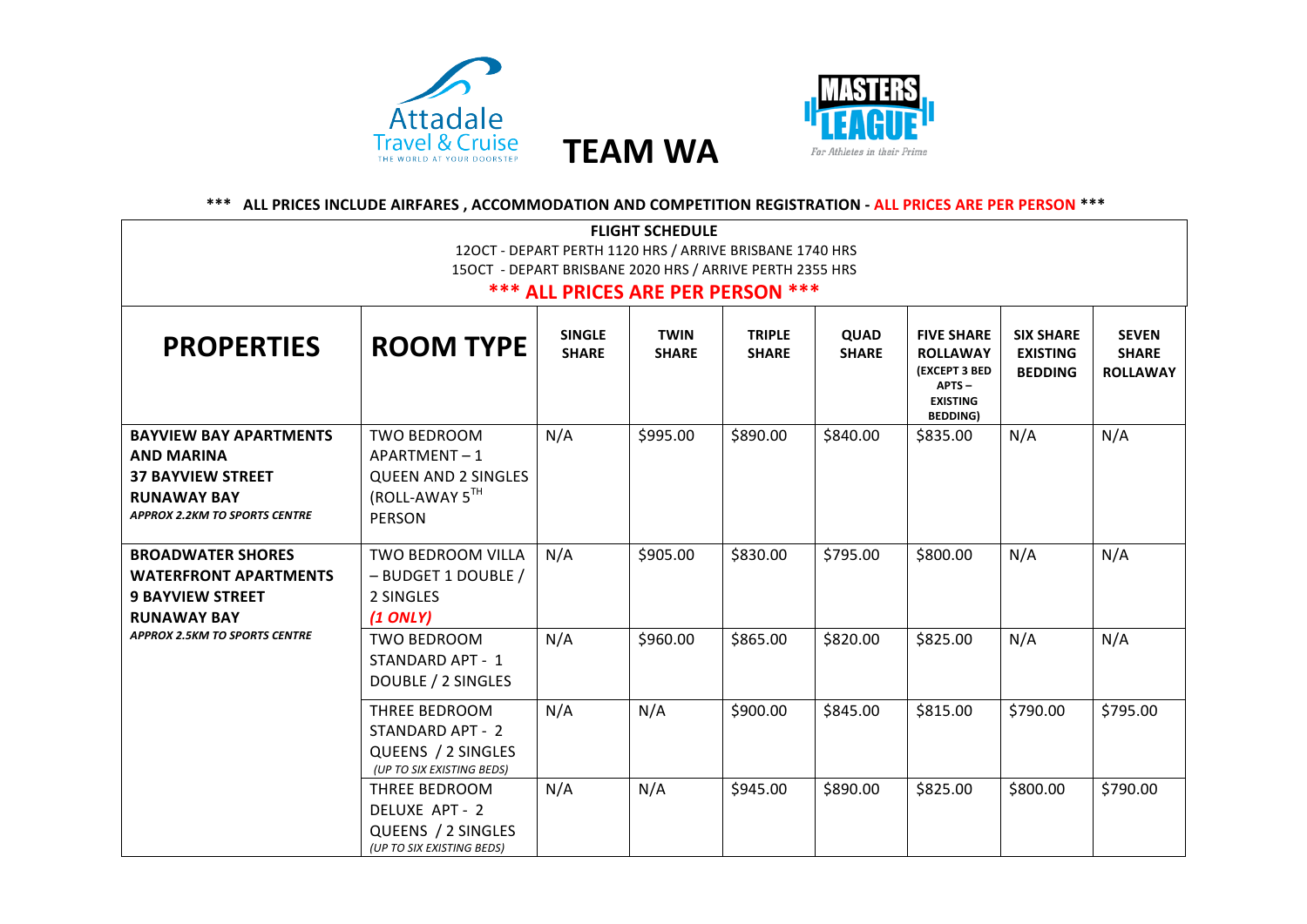| <b>PROPERTIES</b>                                                                                         | <b>ROOM TYPE</b>                                                                                                                                  | <b>SINGLE</b><br><b>SHARE</b> | <b>TWIN</b><br><b>SHARE</b> | <b>TRIPLE</b><br><b>SHARE</b> | QUAD<br><b>SHARE</b> | <b>FIVE SHARE</b><br><b>ROLLAWAY</b><br><b>(EXCEPT TWO</b><br><b>BED WITH 2</b><br>QUEENS / 2<br>SINGLES-<br><b>EXISTING</b><br><b>BEDDING)</b> | <b>SIX SHARE</b><br><b>EXISTING</b><br><b>BEDDING</b> | <b>SEVEN</b><br><b>SHARE</b><br><b>ROLLAWAY</b> |
|-----------------------------------------------------------------------------------------------------------|---------------------------------------------------------------------------------------------------------------------------------------------------|-------------------------------|-----------------------------|-------------------------------|----------------------|-------------------------------------------------------------------------------------------------------------------------------------------------|-------------------------------------------------------|-------------------------------------------------|
| <b>GRAND APARTMENTS</b><br>352/360 MARINE PARADE<br><b>LABRADOR</b><br><b>APPROX 5KM TO SPORTS CENTRE</b> | ONE BED CITY VIEW -<br>1 QUEEN (EXISTING<br><b>BEDDING FOR TWIN SHARE)</b>                                                                        | \$1250.00                     | \$965.00                    | N/A                           | N/A                  | N/A                                                                                                                                             | N/A                                                   | N/A                                             |
|                                                                                                           | ONE BED WATER VIEW<br>- 1 QUEEN(EXISTING<br>BEDDING FOR TWIN SHARE)                                                                               | \$1280.00                     | \$990.00                    | N/A                           | N/A                  | N/A                                                                                                                                             | N/A                                                   | N/A                                             |
|                                                                                                           | TWO BED CITY VIEW<br>1 QUEEN / 2 SINGLES                                                                                                          | N/A                           | \$990.00                    | \$885.00                      | \$835.00             | \$830.00                                                                                                                                        | N/A                                                   | N/A                                             |
|                                                                                                           | <b>TWO BED WATER</b><br>VIEW - 2 QUEENS<br>$(1$ ONLY)                                                                                             | N/A                           | \$1025.00                   | \$910.00                      | \$855.00             | \$845.00                                                                                                                                        | N/A                                                   | N/A                                             |
|                                                                                                           | TWO BED WATER<br>$V$ IEW - 1 QUEEN / 2<br><b>SINGLES</b>                                                                                          | N/A                           | \$1010.00                   | \$900.00                      | \$845.00             | \$840.00                                                                                                                                        | N/A                                                   | N/A                                             |
|                                                                                                           | <b>TWO BED SUPERIOR</b><br>WATER VIEW $-1$<br>QUEEN / 2 SINGLES                                                                                   | N/A                           | \$1055.00                   | \$930.00                      | \$870.00             | \$860.00                                                                                                                                        | N/A                                                   | N/A                                             |
|                                                                                                           | TWO BEDROOM<br><b>SUPERIOR WATER</b><br>$V$ IEW - 2 QUEENS / 2<br>SINGLES (1Q AND 1S IN<br><b>EACH ROOM - EXISTING</b><br>BEDDING UP TO 6 PEOPLE) | N/A                           | N/A                         | N/A                           | \$870.00             | \$860.00                                                                                                                                        | \$850.00                                              | N/A                                             |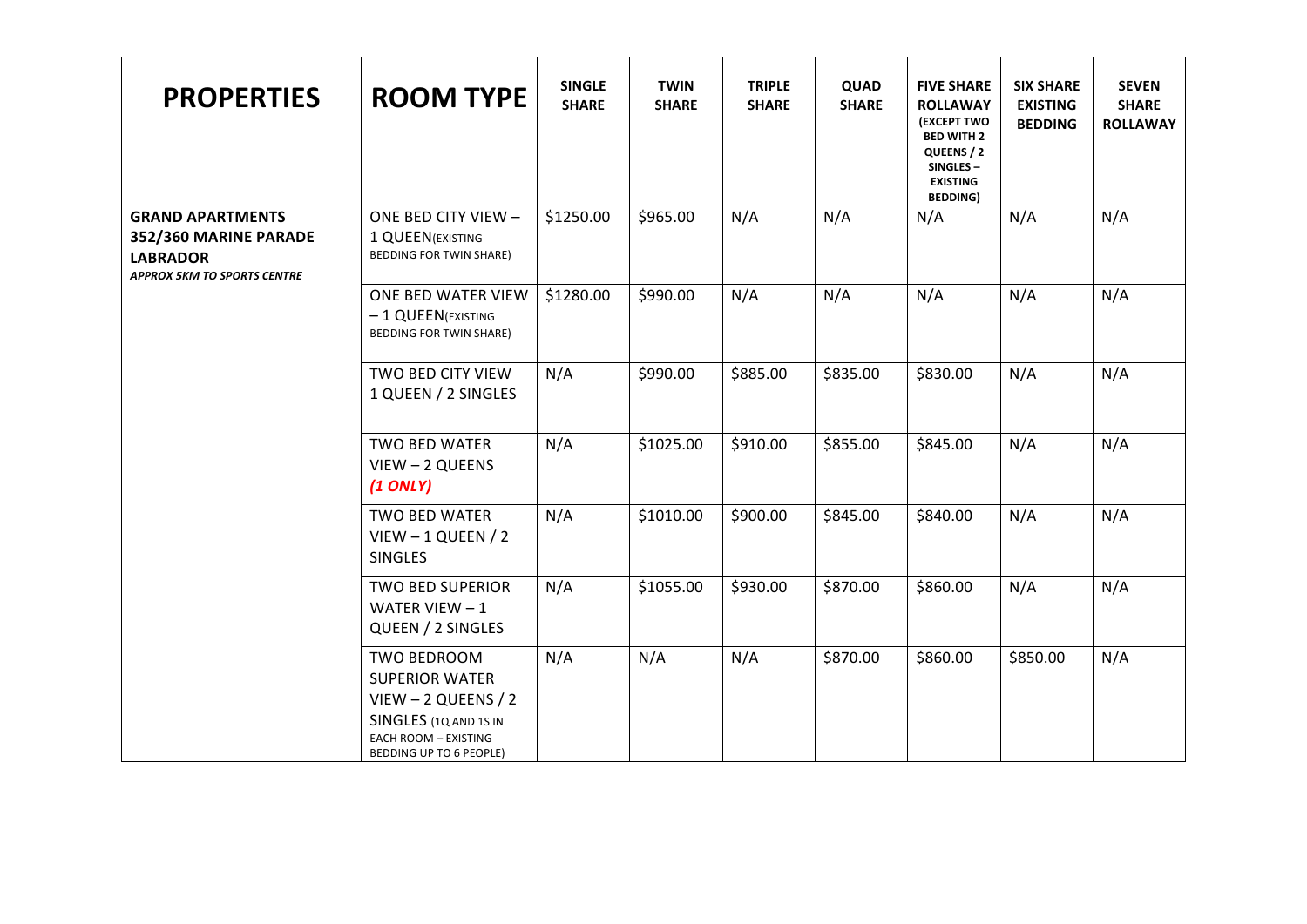| <b>PROPERTIES</b>                                                                                                  | <b>ROOM TYPE</b>                                                                                    | <b>SINGLE</b><br><b>SHARE</b> | <b>TWIN</b><br><b>SHARE</b> | <b>TRIPLE</b><br><b>SHARE</b> | <b>QUAD</b><br><b>SHARE</b> | <b>FIVE SHARE</b><br><b>ROLLAWAY</b><br>(EXCEPT 2 BED<br><b>FAMILY UNIT)</b> | <b>SIX SHARE</b><br><b>EXISTING</b><br><b>BEDDING</b> | <b>SEVEN</b><br><b>SHARE</b><br><b>ROLLAWAY</b> |
|--------------------------------------------------------------------------------------------------------------------|-----------------------------------------------------------------------------------------------------|-------------------------------|-----------------------------|-------------------------------|-----------------------------|------------------------------------------------------------------------------|-------------------------------------------------------|-------------------------------------------------|
| <b>RUNAWAY BAY MOTOR INN</b><br><b>429 OXLEY DRIVE</b><br><b>RUNAWAY BAY</b><br><b>APPROX 2KM TO SPORTS CENTRE</b> | <b>STANDARD DOUBLE</b><br>UNITS - 1 QUEEN                                                           | \$1205.00                     | \$945.00                    | N/A                           | N/A                         | N/A                                                                          | N/A                                                   | N/A                                             |
| (ALL ROOMS HAVE BEDDING<br><b>TOGETHER IN ONE ROOM</b><br><b>UNLESS OTHERWISE STATED)</b>                          | KING COURTYARD SPA<br>UNITS $-1$ KING                                                               | \$1295.00                     | \$990.00                    | N/A                           | N/A                         | N/A                                                                          | N/A                                                   | N/A                                             |
|                                                                                                                    | <b>STANDARD FAMILY</b><br>UNIT $-1$ QUEEN / 2<br><b>SINGLES</b>                                     | N/A                           | \$945.00                    | \$880.00                      | \$850.00                    | \$830.00                                                                     | N/A                                                   | N/A                                             |
|                                                                                                                    | <b>FAMILY COURTYARD</b><br>SPA UNIT - 1 QUEEN /<br>2 SINGLES                                        | N/A                           | \$1000.00                   | \$910.00                      | \$860.00                    | \$855.00                                                                     | N/A                                                   | N/A                                             |
|                                                                                                                    | <b>EXECUTIVE SUITE</b><br>$-1$ X KING                                                               | \$1490.00                     | \$1085.00                   | N/A                           | N/A                         | N/A                                                                          | N/A                                                   | N/A                                             |
|                                                                                                                    | <b>TWO BEDROOM</b><br><b>FAMILY UNIT-1</b><br>QUEEN / 3 SINGLES<br>(EXISTING BEDDING)<br>$(1$ ONLY) | N/A                           | N/A                         | N/A                           | \$875.00                    | \$865.00                                                                     | N/A                                                   | N/A                                             |